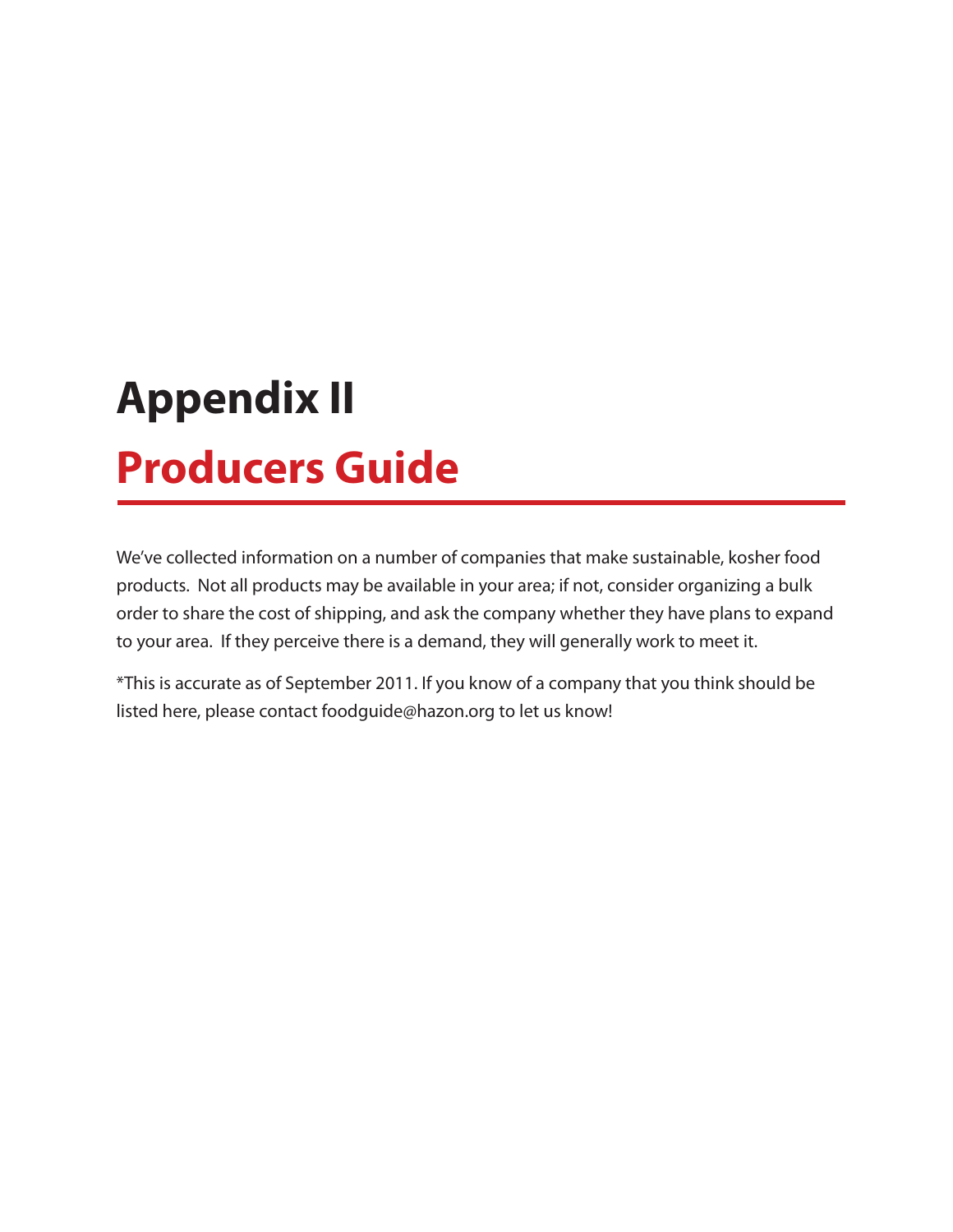#### **Kosher Sustainable Meat**

Recent scandals in the kosher meat world have led many to reconsider what kosher meat really means. While we might have at one time assumed that kosher meat was healthier and more sustainable, in fact most kosher meat is raised the same as conventional non-kosher meat.

However, a small number of crusaders have launched companies to make sustainably-raised kosher meat available. Raising animals on pasture, the old fashioned way, produces meat that is delicious and sustainable, but is also complex and expensive. Adding on the layers of kosher production makes it even more complicated! Nevertheless, as more and more people are looking for meat that meets their standards of kashrut, as well as environmental sustainability, worker treatmen and animal welfare, these companies are in the right place at the right time.

**Grow and Behold Foods:** Founded by Naf and Anna Hanau, Grow and Behold Foods offers pastured beef, turkey, veal, lamb, and chicken, shipped frozen nationwide.

**KOL Foods:** Founded by Devora Kimmelman-Block in the Washington, DC area. KOL Foods offers 100% grass-fed beef, lamb and poultry, shipped frozen nationwide.

**Eco-Glatt:** EcoGlatt offers an alternative to massproduced kosher meat and offers their meat at Colorado CSAs. Eco-Glatt offers lamb and beef (especially kosher hind-quarters), that is available for home delivery.

**Wise Organic Pastures:** Wise Organic Pastures offers: Chicken, Turkey, and Beef, shipping available

# **Kosher Sustainable Cheese**

Until recently, the world of kosher cheese was pretty bleak. On the one hand you had shrink wrapped, industrial-produced (but kosher-certified) brands like Miller's. On the other, hand you had artisanal, raw-milk and hand-crafted (but not kosher-certified) cheeses. These days the tide is turning. While not all certifiedorganic, the cheese companies below allow you to have your kosher cheese and eat ethically too!

**Bonus!** The biggest difficulty with making kosher cheese is finding a rennet (the milk coagulant) that does not come from an animal – traditionally a cow stomach. Here are some traditional vegetable rennets that are animal-free: fig leaf sap, melon, thistle flowers, safflower, lemon juice, and bay leaves.<u> - - - - - - - - - - - - - -</u>

**5-Spoke Creamery**: Starting with raw-milk from grassfed cows that are free of hormones and antibiotics, hand-crafted artisanal cheses are produced, including Cheddar, Herbal Jack, Colby, Tumbleweed, Talcott, and Browning Gold aged cheddar. Kof-K certified.

**Mainland Grass-fed Organic:** This New Zealandbased company now offers a grass-fed organic cheddar that is OK certified.

**Organic Meadow Cottage Cheese:** This Canadian company produces organic cottage cheeses as well as cheeses with a mild, creamy taste.

**Organic Valley Cottage Cheese:** The cottage cheese from Organic Valley is hand-crafted without preservatives or additives, free of animal byproducts, hormones, or antibiotics and comes from humanely treated cows.

**Redwood Hill Farm:** These artisanally crafted goat cheeses are delicious. They offer creamy chevres, goat feta, and several other varieties of goat-milk cheeses. While Redwood Hill Farm is not certified organic, they use almost exclusively organic practices.

**Sugar River Cheese Company:** This Wisconsinbased cheese company produces a wide variety of cheeses (everything from White Cheddar Chipotle to Prairie Jack with Parsley and Chive) all certified by the Chicago Rabbinical Council and the OK. All of their products are free of growth hormones (and some of the milk comes from nearby Amish farms). The company also has a charitable giving program.

**Tillamook Kosher Cheddar:** This Oregon-based company is actually a 98-year-old farmer cooperative. Like all of their cheeses, the milk used to make their cheddar is free of growth hormones. (For folks living in or visiting the Pacific Northwest, a visit to their factory is also a lot of fun!)

**Narragansett Creamery:** This Rhode Island-based company is a four-year-old venture is the only cheese company in the state, and, while not available in markets out of state, you can order their products online and they will be delivered straight to you!